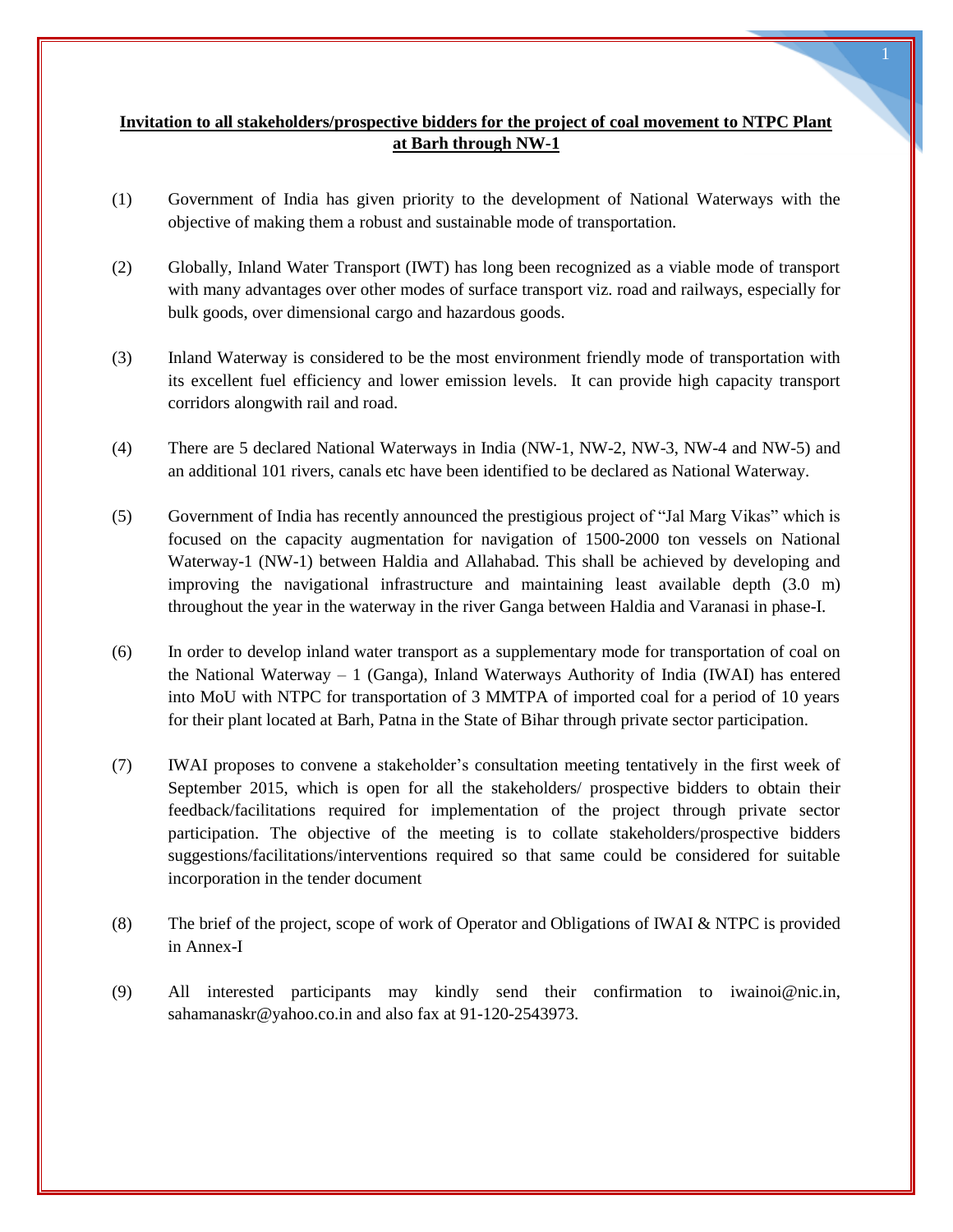### **I. Project**

(1) Capacity of Barh Power Plant

NTPC is developing a Mega thermal power plant at Barh in Bihar with a total capacity of 3300 MW  $[(2 \times 660 \text{ MW}) + (3 \times 660 \text{ MW})]$ . The power plant is under construction and first unit of 660 MW was commercialized in FY 2014-15. The second unit is expected to be commercialized shortly.

(2) Location of Barh Super Thermal Power Plant (Barh STPP)

Barh STPP is located in the Patna District of Bihar at latitude of 25 deg 29' 10'' North and longitude 85 deg 45' 40" East. It is 47 metres ( 154 ft) above the mean sea level. The site is approximately 4 kms from Barh town and is approachable via the Patna – Mokama National Highway. The nearest railway station is Barh, on the Patna - Howrah section of main trunk route and is approximately 3.0 kms from the project site. Patna is the nearest commercial Airport at approximately 60 km from the site. The site is located by the side of the river Ganges.

(3) Coal Requirement

The total coal requirement of the power plant is estimated to be around 16 MMTPA. Out of that NTPC intends to import around  $3$  MMTPA  $\&$  is desirous to move the imported coal through waterways subject to the condition that the delivered cost of coal through waterway is competitive vis-à-vis Railways.

- (4) Presently, NTPC imports coal on FOR destination basis through Imported Coal Supplier(s) (ICS). However, in future NTPC may also procure imported coal either on Cost and Freight (CFR) /Free on Board (FOB) basis.
- (5) The selection of the ICS is done by NTPC through a periodic coal procurement tender (the "Coal Procurement Tender"), for import and supply of coal.
- (6) IWAI has proposed to undertake competitive bidding process for and on behalf of NTPC, to identify and recommend an operator ("Operator") to NTPC, for final selection and appointment by NTPC. The Operator, selected through the bidding process, would be responsible for unloading coal from the Ocean Going Vessels and thereafter moving the coal on its own Vessels [(river sea vessels or any combination of coastal vessel/river sea vessels/inland). (self propelled/tug and barge combination)] capable of 24 hours and round the year operation, transporting the coal using National Waterway -1 and ensuring delivery of the imported coal, in accordance with identified specifications, at the coal stack yard of Barh STPP, for a period of ten (10) years (excluding the period of construction)
- (7) Bidders are required to quote the Total Transportation Rate per metric tonne that comprises of :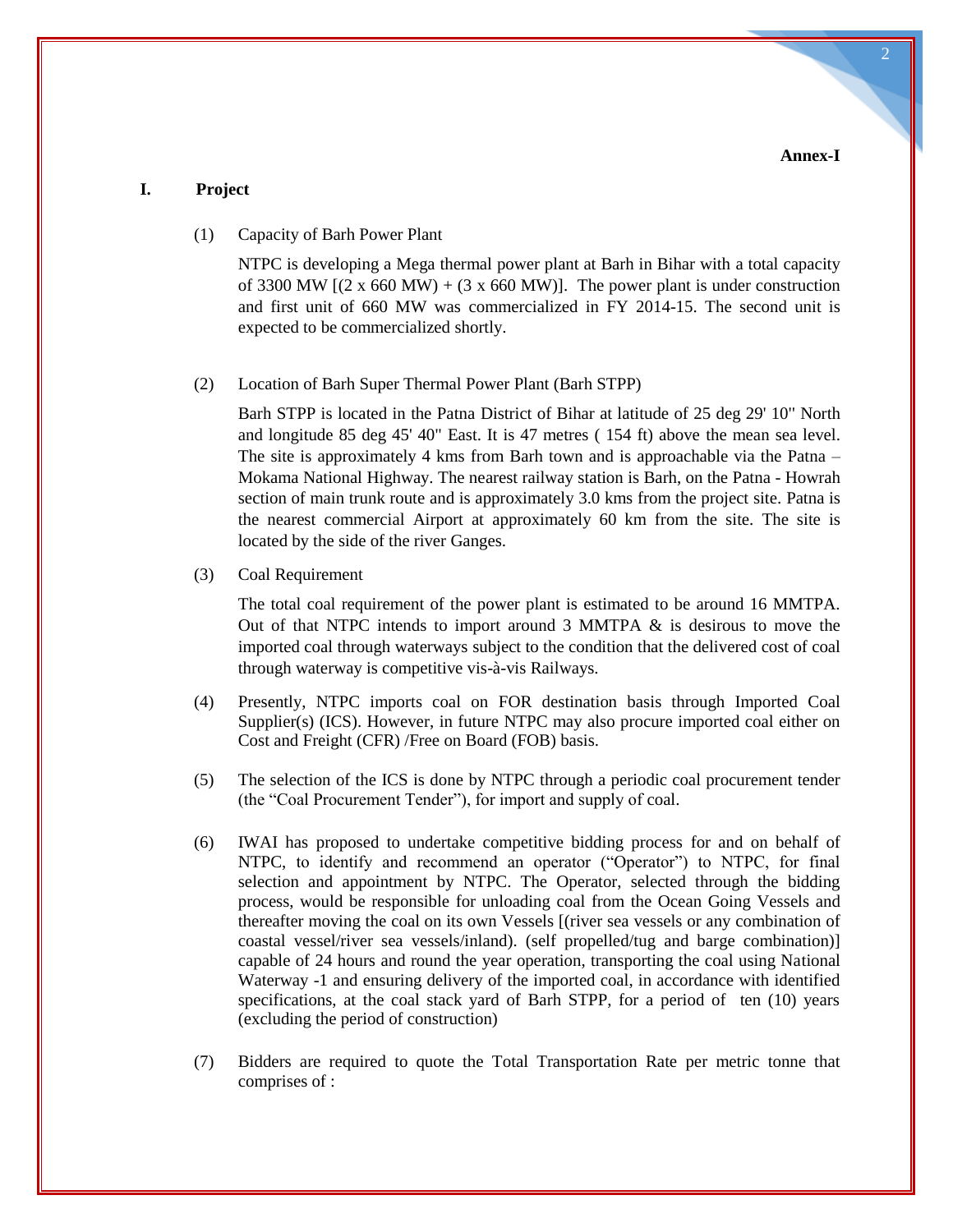- (a) Rate per Metric Tonne for unloading from Ocean Going Vessel using the Transshipment Infrastructure created / procured by the Bidder and loading onto the Operator"s Vessels
- (b) Rate per Metric Tonne for transportation of coal by Operator"s Vessels through coastal waters
- (c) Rate per Metric Tonne for transportation of coal by Operator"s Vessels through inland waterways up to Barh Waterfront
- (d) Rate per Metric Tonne for Unloading of coal from Operator"s Vessels and delivery of coal through conveyor Belt System to coal stack yard of Barh STPP

Quoting the lowest Total Transportation Rate per Metric Tonne would not automatically qualify a Bidder for being declared as the Successful Bidder/Operator. The Total Transportation Rate per Metric Tonne quoted by the Bidder would be examined in the context of the delivered cost of Coal, as explained in item 3 above

The Total transportation Rate per metric tonne will be subject to escalation based on Wholesale Price Index (WPI) and increase/decrease in the cost of Diesel

- (8) The Operator, selected pursuant to the bidding process undertaken by IWAI, shall be required to execute and enter into Tripartite Agreement with NTPC and IWAI. The Operator shall also be required to execute and enter into agreement with the ICS and/or NTPC or their designated agency(ies), as the case may be for transportation and delivery of a minimum of 3 MMT(million metric tonne) of imported coal per annum from the Transfer Point (*as defined later)* to coal stack yard of Barh STPP
- (9) The broad scope of work of Operator and obligations of NTPC and IWAI are provided in subsequent section

## **II. Broad scope of work (Operator)**

Formulate and implement a detailed plan in accordance with which:

- (1) coal would be unloaded and transferred from Ocean Going Vessels (both Panamax and Capesize vessels) to the Operator"s Vessels at such locations as are identified by the Operator as being suitable for such unloading from the Ocean Going Vessels to the Vessels, (such location being referred to as the **"Transfer Point"**).
- (2) The Transfer points shall be identified and finalized by the Operator in accordance with the applicable laws and in consultation with the concerned port authorities including but not limited to the Kolkata Port Trust (KoPT) and/or Paradip Port Trust (PPT).
- (3) design, create and procure suitable and adequate infrastructure and facilities for unloading and transferring of the coal from Ocean Going Vessels (both Panamax and Capesize vessels) to Operator"s Vessels at the Transfer Point ("**Transshipment Infrastructure**")
- (4) procure and operate sufficient number of Vessels to meet movement schedule of imported coal.

3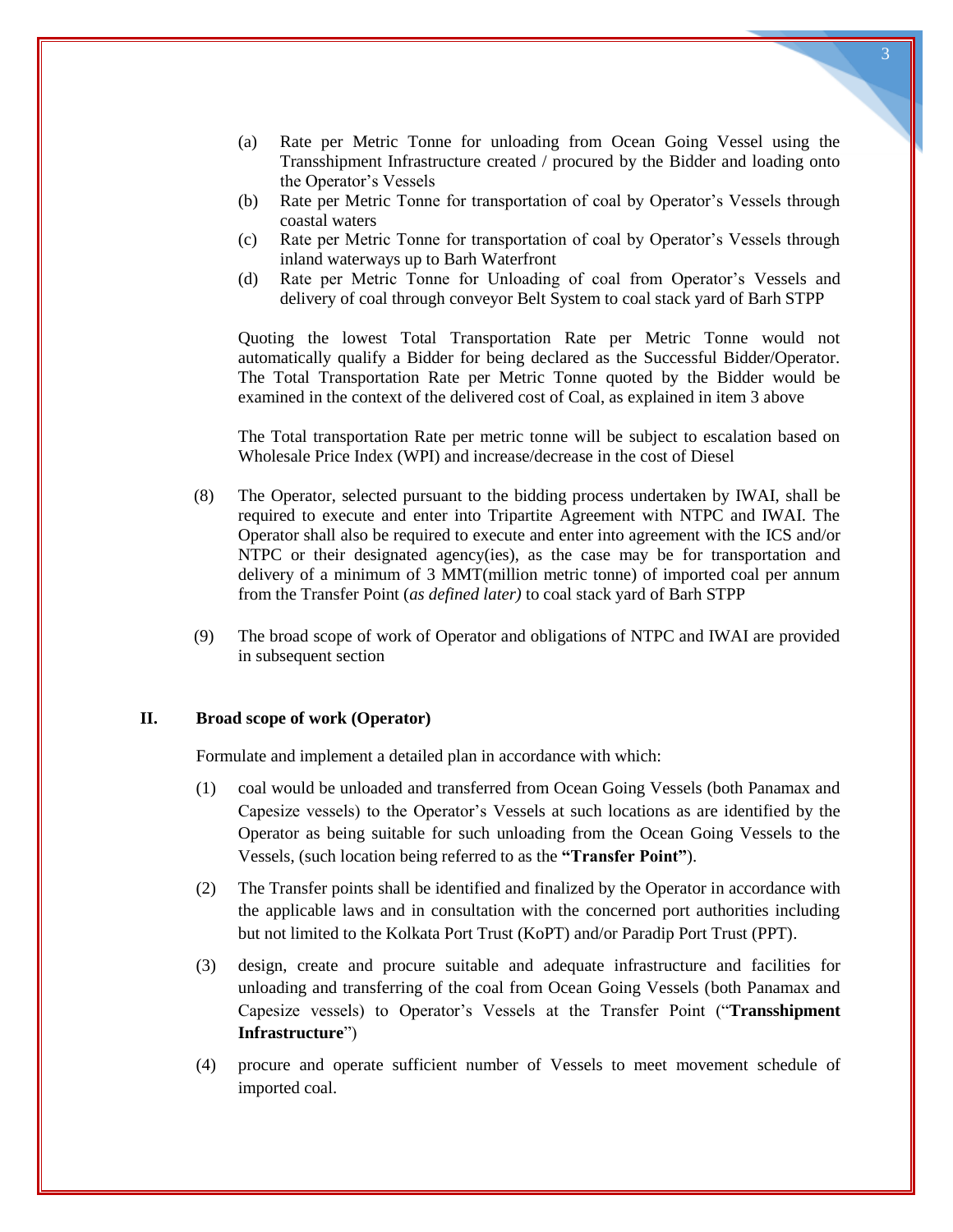- (5) design, construct, finance, operate and maintain, Unloading Infrastructure and Material Handling System including but not limited to the pipe conveyor system and other ancillary equipments at the Unloading Point, that would be used to unload coal from the Vessels for onward delivery of coal to coal stack yard of Barh STPP. The Unloading Infrastructure and Material Handling System will be transferred and handed over to NTPC at Re 1/- at the end of the Term.
- (6) Pipe Conveyor system should have a discharge capacity of 1000 tonnes per hour (TPH).
- (7) Operator shall ensure the creation / procurement of Transshipment Infrastructure, Vessel and development of Unloading Infrastructure and Material Handling System, required for the purposes of discharge of its obligations in respect of the Project, within a period of thirty six (36) months from the date of execution of the Agreement.
- (8) Complete on board stevedoring for discharge of coal from Ocean Going Vessel to Vessels and ensure a minimum unloading rate of 12000 Metric Tonne PDPRWWDSHINC (Per Day Pro-rata Working Weather Day Sunday Holiday Included). All expenses and cost with respect to wharfage, Berth Hire Charges/ anchorage, tug charges, Pilotage & Towage, mooring, fenders, Storage charge etc at the Transfer Point shall be borne by Operator.
- (9) Operator shall bear and pay all applicable charges and levies for use of public utilities and facilities, incidental to the performance of its obligations hereunder, including but not limited to the following charges:
	- (a) KoPT has approved a concessional wharfage charge @60% of that applicable for "Foreign Cargo" at KoPT berth other than through mechanized system and nil anchorage charge on mother vessel/ transloader/ daughter vessel/river sea vessels for this Project for 3 MMTPA of coal .
	- (b) KoPT has identified two locations viz. virtual jetty at Saugor and Maragolia near Saugor as additional anchorage points and approved wharfage @ 150% of the SOR applicable for "Foreign Cargo" at KoPT berth other than through mechanized system. The above set forth charges are subject to change from time to time, during the Operation Period.
	- (c) Rs 10 per MT of the cargo transloaded from/to the mother vessel to Paradip Port Trust as Royalty.

In case the Operator finalizes the Transfer Point which is not under the jurisdiction of KoPT and /or Paradip Port Trust, the Operator shall be required to do its own due diligence and finalize the commercial terms with the concerned port authorities. In such case, any incremental change in the charges shall be borne by the Operator.

4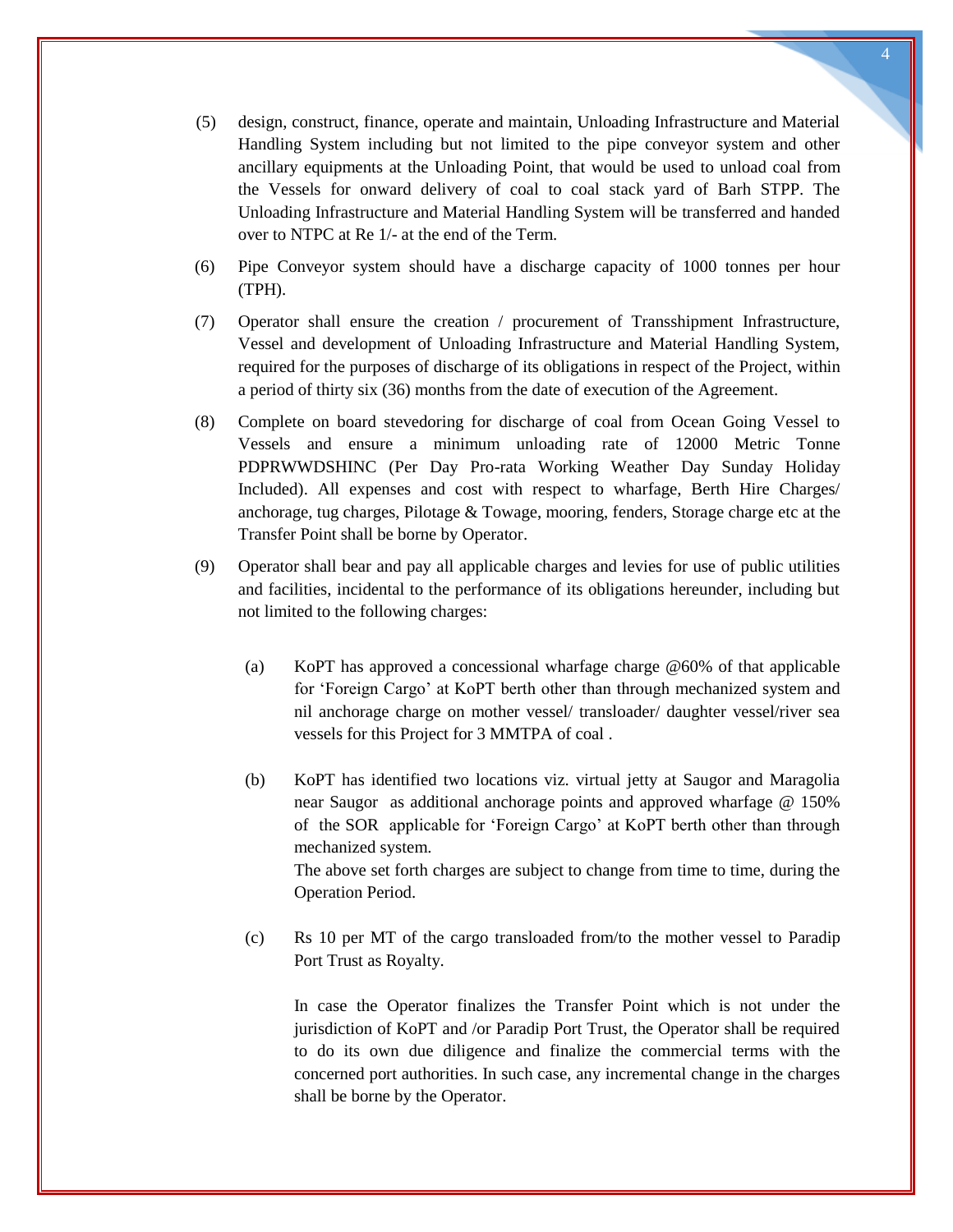- (d) Rs 20 per GRT to Farakka Barrage Project to enable the crossing of Vessels through Lock Gate.
- (e) Waterway usage charges prevailing @ Rs 0.02 per Gross registered tonnage (GRT) per kilometer for use of National Waterways to IWAI.
- (f) Any increase or decrease in the above stipulated statutory charges during the Operation Period shall be passed on to Imported coal Supplier or NTPC or/and their designated agency(ies) as the case may be and accordingly the Total Transportation Rate Per Metric Tonne as applicable at the time of such revision shall be adjusted.
- (10) bear and pay all cost, taxes, expenses and charges in connection with or incidental to the performance of the obligations under the Agreement;
- (11) comply with all applicable laws and obtain all applicable permits and approval in all material respects during the tenure of contract period.

## **III. Obligation of NTPC**

- (1) Enter into Tripartite Agreement with IWAI and Operator for transportation of 3MMTPA coal for a period of 10 years excluding the construction period
- (2) NTPC shall ensure during the Operation Period, transportation of a minimum quantity of 3 MMT (million metric tonne) of coal per annum, through the Operator using Inland Waterways Transport (IWT), either itself and/ or through the Imported Coal Supplier(s) and/or their designated agency(ies), as the case may be (in terms of the Coal Transportation Agreement) selected pursuant to the Coal Procurement Tender as the case may be.
- (3) Ensure that Imported Coal Supplier executes the Coal Transportation Agreement with the Operator and accepts the Operator as the exclusive transport operator appointed by NTPC for transportation of coal from Transfer Point to Barh STPP.
- (4) Ensure timely payments by the Imported Coal Supplier to the Operator, in terms of the Coal Transportation Agreement.
- (5) NTPC through their Imported Coal Supplier shall ensure delivery of coal at Transfer Point on Fairly Evenly Spread basis.
- (6) Imported Coal Suppliershall reimburse to the Operator any increase in the stipulated existing statutory charges (as described in II (10) above), payable by the Operator during the Operation Period on actual basis. In case of any reduction in stipulated charges the Total Transportation Rate per metric tonne as applicable at the time of such revision shall be adjusted accordingly